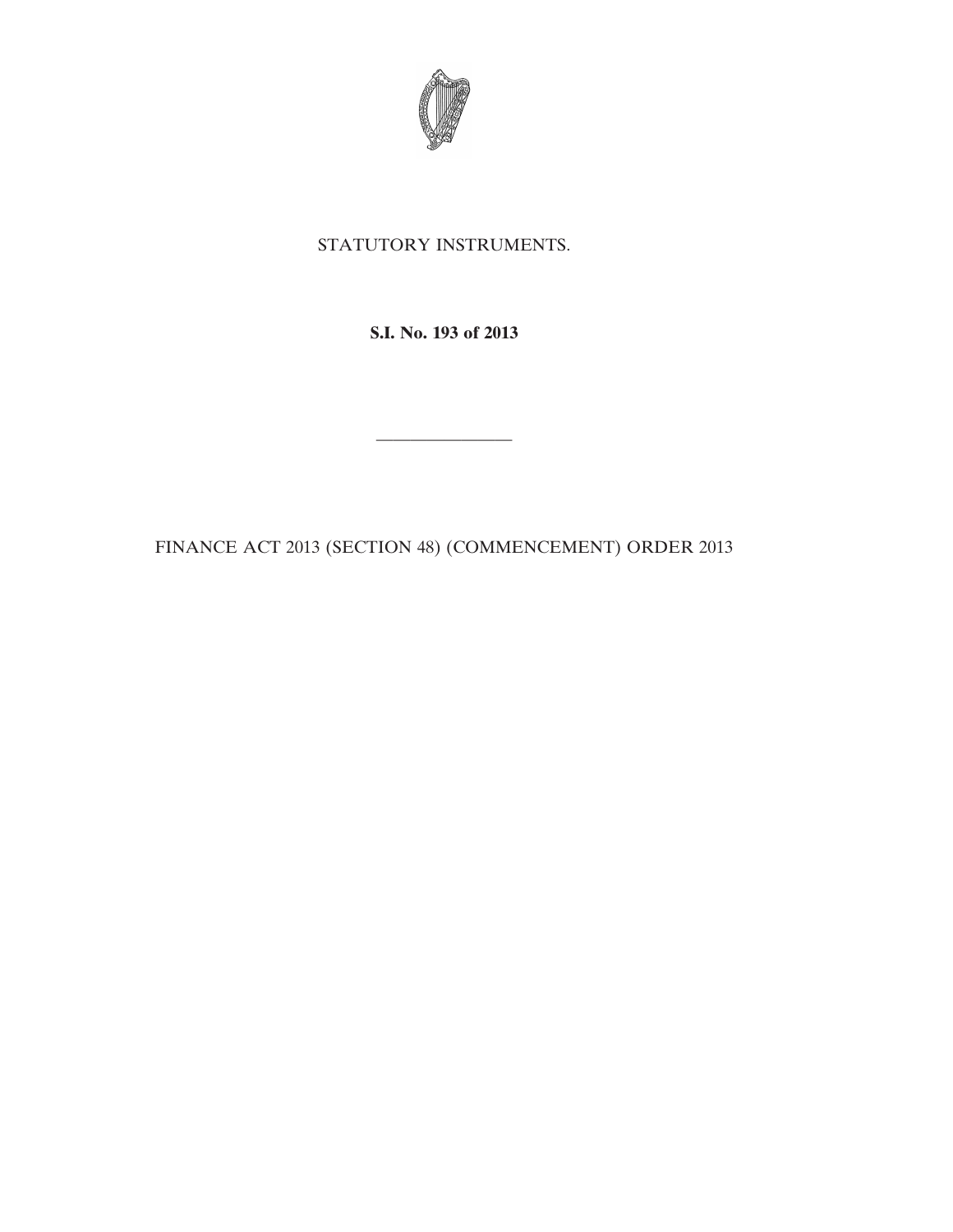FINANCE ACT 2013 (SECTION 48) (COMMENCEMENT) ORDER 2013

I, MICHAEL NOONAN, Minister for Finance, in exercise of the powers conferred on me by section 48(2) of the Finance Act 2013 (No. 8 of 2013), hereby order as follows:

1. This Order may be cited as the Finance Act 2013 (Section 48) (Commencement) Order 2013.

2. The 6th day of June 2013 is appointed as the day on which section 48 of the Finance Act 2013 (No. 8 of 2013) shall come into operation.

GIVEN under my Official Seal, L.S. 6 June 2013.

> MICHAEL NOONAN, Minister for Finance.

*Notice of the making of this Statutory Instrument was published in "Iris Oifigiúil" of* 14*th June*, 2013.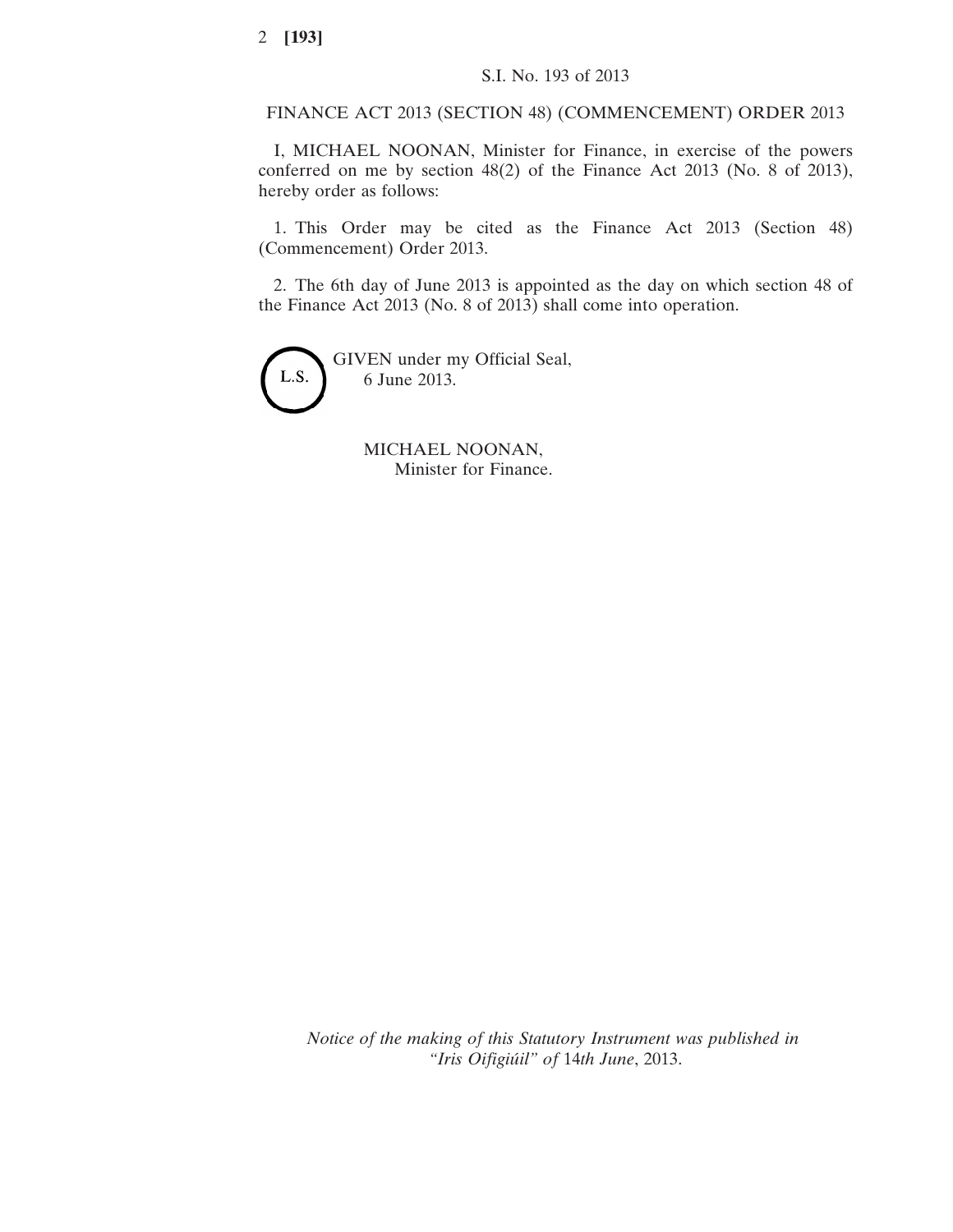**[193]** 3

## EXPLANATORY NOTE

*(This note is not part of the Instrument and does not purport to be a legal interpretation)*

This Order provides that Section 48 of the Finance Act 2013 comes into operation on 6 June 2013.

That section provides for the insertion of a new section, section 604B, into the Taxes Consolidation Act 1997. This allows a farmer to claim relief from capital gains tax for farm restructuring purposes. The relief applies to a sale, purchase or exchange of agricultural land in the period from 1 January 2013 to 31 December 2015. The first sale or purchase, or the exchange, of agricultural land must occur in the period from 1 January 2013 to 31 December 2015 and the subsequent sale or purchase of such land must occur within 24 months of that sale or purchase and on or after 1 January 2013.

Full relief will be available where the consideration for the purchase or exchange of agricultural land is equal to or greater than the consideration for the land that is sold or the other land that is exchanged. Partial relief will be available where the consideration for the purchase or exchange of agricultural land is less than the consideration for the land that is sold or the other land that is exchanged.